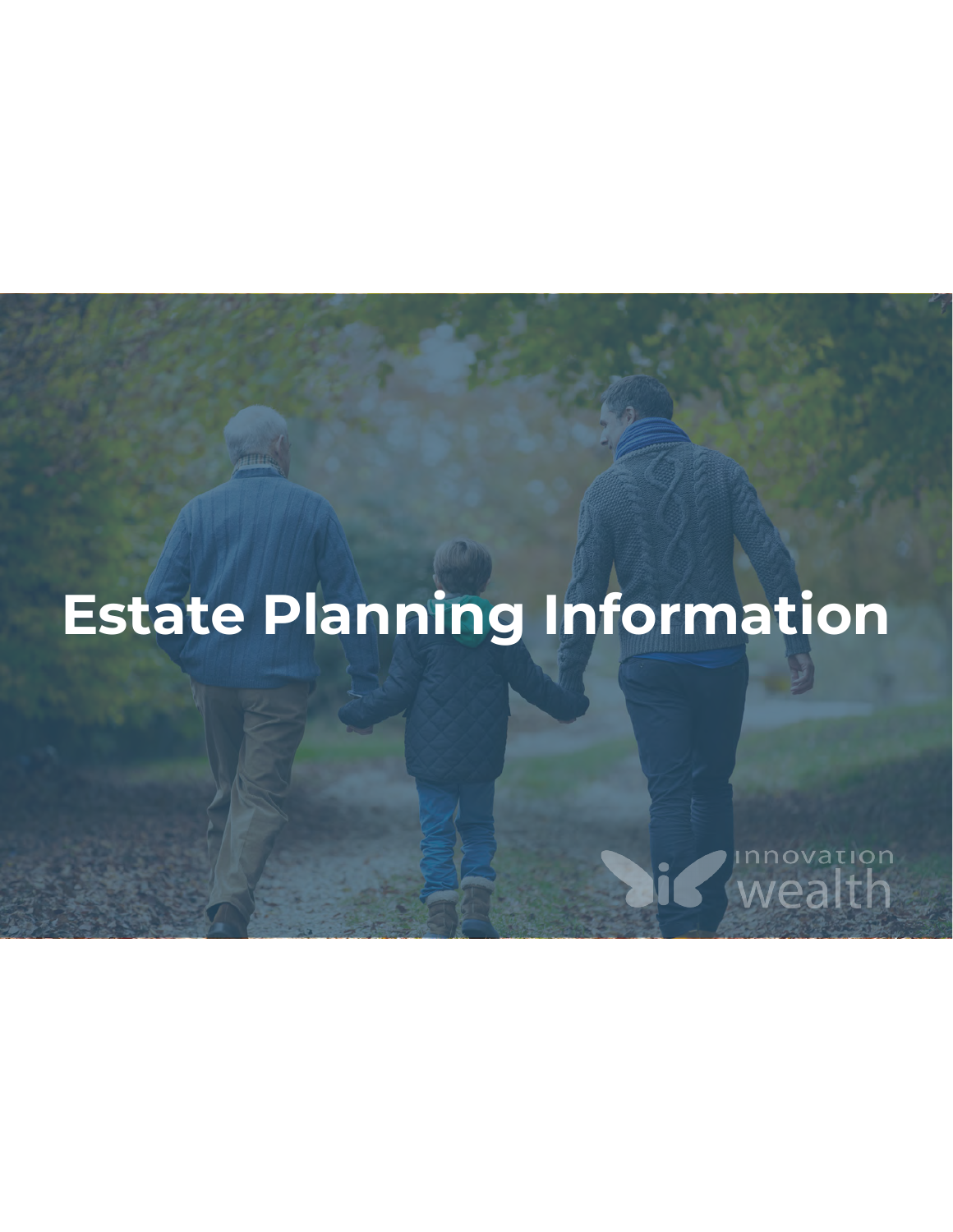#### **Innovation Credit Union**

By completing this Estate Planning Information document and signing below, I confirm that I have read, understood and consent to the terms of the Innovation Privacy Policy located on the Innovation website or by contacting Innovation at 1-866-446-7001 for a copy and to Innovation and their respective agents and affiliates collecting my personal information contained in this Estate Planning Information document. I also consent to the use, retention and disclosure of my personal information by Innovation as reasonably required by them to meet legal and regulatory requirements.

(a) I consent to Innovation using the personal information collected herein to inform me of Innovation products and services that may be of interest to me and disclosing this information to suppliers of products and services to me or Innovation, provincial and national central credit unions and trade associations in connection with related or other products and services as necessary to meet my financial, insurance or related objectives. I understand that if my personal information is disclosed to suppliers located in other countries, my personal information may be accessible by law enforcement and national security agencies in that country.

 I consent to the Financial Institution also providing me or the third party for whom I am acting with the marketing information contemplated for products and/or services that may be of interest to me by Commercial Electronic Message (meaning a message sent be any means of telecommunications, including email, voice, sound, text or image).

I may withdraw my consent to use the personal information in the way described in 2(a) at any time by providing written notice to Innovation at P.O. Box 1090 Station Main, Swift Current, Saskatchewan S9H 3X3.

 $\_$  , and the state of the state of the state of the state of the state of the state of the state of the state of the state of the state of the state of the state of the state of the state of the state of the state of the

 $\_$  , and the state of the state of the state of the state of the state of the state of the state of the state of the state of the state of the state of the state of the state of the state of the state of the state of the

Date Signature Signature

Date Signature Signature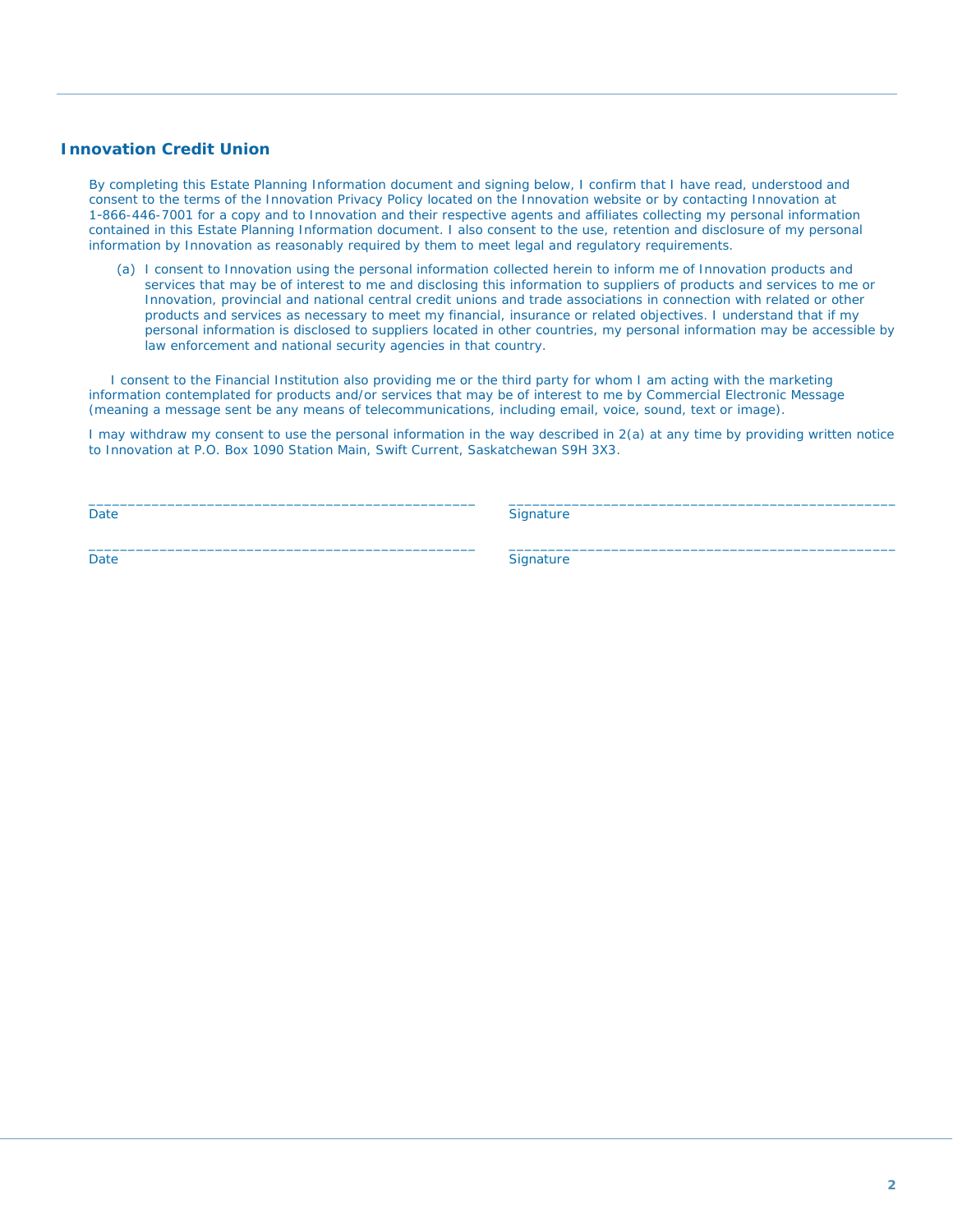|                                                                                                      |                                                                 | Partner Surname:                                                                                                                                                           | the control of the control of the control of the control of the control of the control of the control of the control of the control of the control of the control of the control of the control of the control of the control |
|------------------------------------------------------------------------------------------------------|-----------------------------------------------------------------|----------------------------------------------------------------------------------------------------------------------------------------------------------------------------|-------------------------------------------------------------------------------------------------------------------------------------------------------------------------------------------------------------------------------|
|                                                                                                      |                                                                 | <b>First Name:</b>                                                                                                                                                         |                                                                                                                                                                                                                               |
|                                                                                                      |                                                                 | Middle Name:                                                                                                                                                               |                                                                                                                                                                                                                               |
|                                                                                                      |                                                                 | Usual Name:                                                                                                                                                                | (Only if different from Legal First Name)                                                                                                                                                                                     |
| (If applicable)                                                                                      |                                                                 | Maiden Name:                                                                                                                                                               | (If applicable)                                                                                                                                                                                                               |
|                                                                                                      |                                                                 | Date of Birth:                                                                                                                                                             | Age https://www.facebook.com/<br>the control of the control of the control of                                                                                                                                                 |
|                                                                                                      |                                                                 | Place of Birth:                                                                                                                                                            |                                                                                                                                                                                                                               |
| $\Box$ 1 <sup>st</sup> Marriage<br>$\Box$ 2 <sup>nd</sup> + Marriage<br>Common-Law<br>$\Box$ Engaged | Never Married<br>$\Box$ Separated<br><b>Divorced</b><br>Widowed | Marital Status:                                                                                                                                                            | $\Box$ 1 <sup>st</sup> Marriage<br>2 <sup>nd</sup> or Subsequent Marriage<br>Common-Law<br>$\Box$ Engaged                                                                                                                     |
| $\blacksquare$ Male                                                                                  | $\Box$ Female                                                   | Gender:                                                                                                                                                                    | Male<br>  Female                                                                                                                                                                                                              |
|                                                                                                      |                                                                 | Occupation:                                                                                                                                                                |                                                                                                                                                                                                                               |
|                                                                                                      |                                                                 | Citizenship:                                                                                                                                                               |                                                                                                                                                                                                                               |
|                                                                                                      |                                                                 | Telephone (Res):                                                                                                                                                           |                                                                                                                                                                                                                               |
|                                                                                                      |                                                                 | (Bus):                                                                                                                                                                     |                                                                                                                                                                                                                               |
|                                                                                                      |                                                                 | $(Cell)$ :                                                                                                                                                                 |                                                                                                                                                                                                                               |
|                                                                                                      |                                                                 | F-Mail:                                                                                                                                                                    |                                                                                                                                                                                                                               |
|                                                                                                      |                                                                 | Address:                                                                                                                                                                   |                                                                                                                                                                                                                               |
|                                                                                                      |                                                                 | (Only if different from Legal First Name)<br><u> 1989 - Johann John Stone, mars et al. 1989 - John Stone, mars et al. 1989 - John Stone, mars et al. 1989 - John Stone</u> |                                                                                                                                                                                                                               |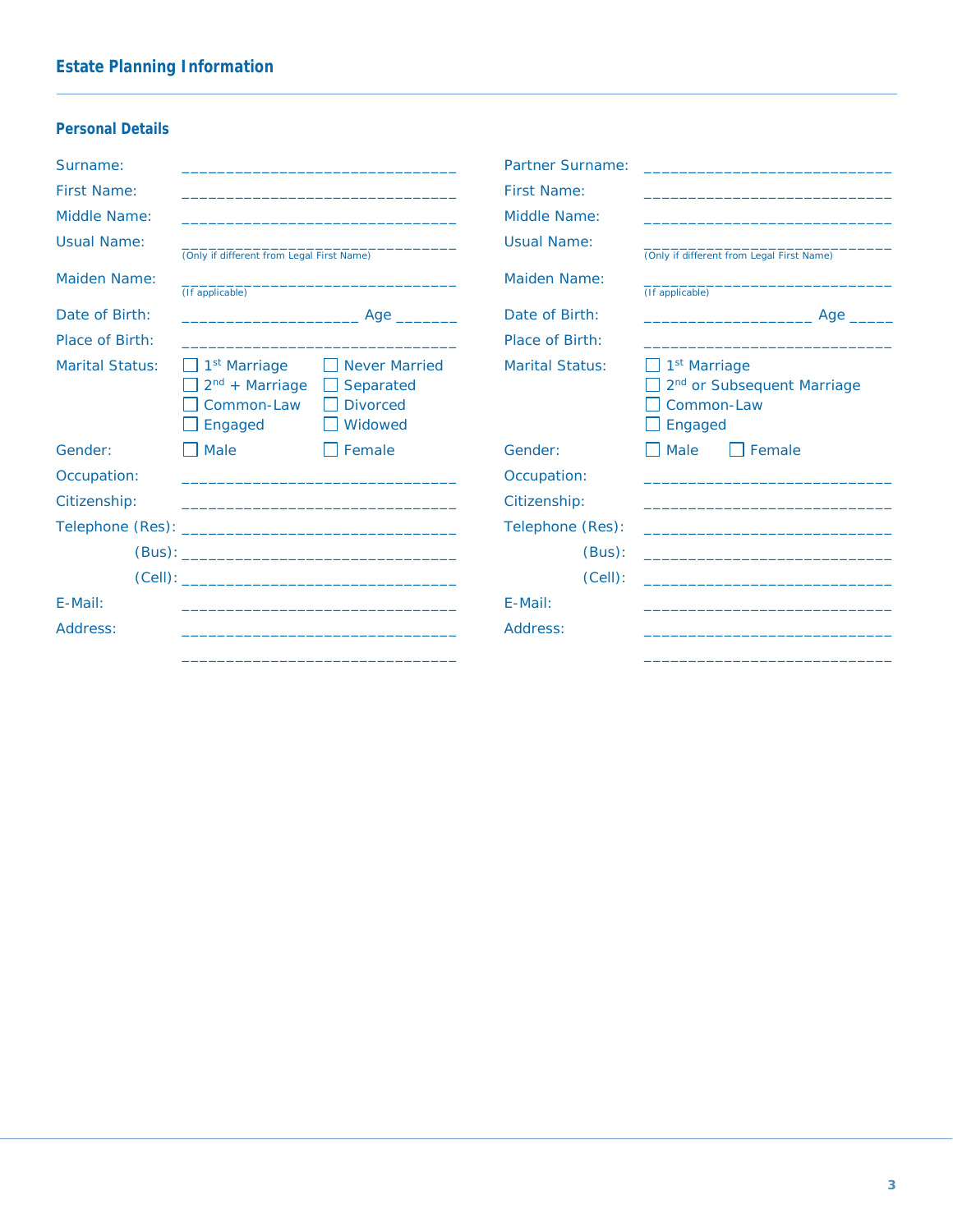| Children                                                                                                              |                       |                                                         | <b>Special Needs</b>                                             |           |
|-----------------------------------------------------------------------------------------------------------------------|-----------------------|---------------------------------------------------------|------------------------------------------------------------------|-----------|
| <b>Name</b>                                                                                                           | <b>Marital Status</b> | <b>Parents' Names</b>                                   | or Physical/<br>Mental Disability<br><b>Yes</b>                  | l I No    |
|                                                                                                                       |                       |                                                         | $\Box$ Yes                                                       | l I No    |
|                                                                                                                       |                       |                                                         | <b>Yes</b>                                                       | l I No    |
|                                                                                                                       |                       |                                                         | Yes                                                              | l I No    |
|                                                                                                                       |                       |                                                         | $\Box$ Yes                                                       | l I No    |
| Have any of your children predeceased you? $\Box$ Yes $\Box$ No                                                       |                       | If yes, list names _                                    |                                                                  |           |
| If yes, did they have surviving children?                                                                             | Yes<br><b>No</b>      | If yes, please provide details of their children below. |                                                                  |           |
| Name                                                                                                                  | <b>Marital Status</b> | <b>Parents' Names</b>                                   | <b>Special Needs</b><br>or Physical/<br><b>Mental Disability</b> |           |
|                                                                                                                       |                       |                                                         | <b>Yes</b>                                                       | $\Box$ No |
|                                                                                                                       |                       |                                                         | $\sqsupset$ Yes                                                  | l I No    |
|                                                                                                                       |                       |                                                         | $\Box$ Yes                                                       | $\Box$ No |
|                                                                                                                       |                       |                                                         | - 1<br>Yes                                                       | l I No    |
| Other Information                                                                                                     |                       |                                                         |                                                                  |           |
| Do any beneficiaries owe you money (may reduce their share of the estate)?                                            |                       |                                                         | $\Box$ Yes $\Box$ No                                             |           |
| Are you considering a charitable or educational bequest in your Will?                                                 |                       |                                                         | $\Box$ Yes $\Box$ No                                             |           |
| Are you considering using your Will to establish a Trust for:<br>Minor children?                                      |                       |                                                         | $\Box$ Yes $\Box$ No $\Box$ N/A                                  |           |
| Adult children?                                                                                                       |                       |                                                         | $\Box$ Yes $\Box$ No $\Box$ N/A                                  |           |
| Mentally or physically disabled person(s)?                                                                            |                       |                                                         | $\Box$ Yes $\Box$ No $\Box$ N/A                                  |           |
| Your spouse or partner?                                                                                               |                       |                                                         | $\Box$ Yes $\Box$ No $\Box$ N/A                                  |           |
| Educational/charitable bequests?                                                                                      |                       |                                                         | $\Box$ Yes $\Box$ No $\Box$ N/A                                  |           |
| If establishing a Trust, are you considering having a house held in this Trust?                                       |                       |                                                         | $\Box$ Yes $\Box$ No $\Box$ N/A                                  |           |
| Do any beneficiaries, excluding your children/grandchildren, have any special needs<br>or physical/mental disability? |                       |                                                         | $\Box$ Yes $\Box$ No                                             |           |
| Do you have pets?                                                                                                     |                       |                                                         | $\Box$ Yes $\Box$ No                                             |           |
| <b>Funeral Instructions</b>                                                                                           |                       |                                                         |                                                                  |           |
| Have you made your own funeral arrangements?                                                                          |                       |                                                         | $\Box$ Yes $\Box$ No                                             |           |
| Are they prepaid?                                                                                                     |                       |                                                         | $\Box$ Yes $\Box$ No                                             |           |
|                                                                                                                       |                       |                                                         |                                                                  |           |
|                                                                                                                       |                       |                                                         |                                                                  |           |
|                                                                                                                       |                       |                                                         |                                                                  |           |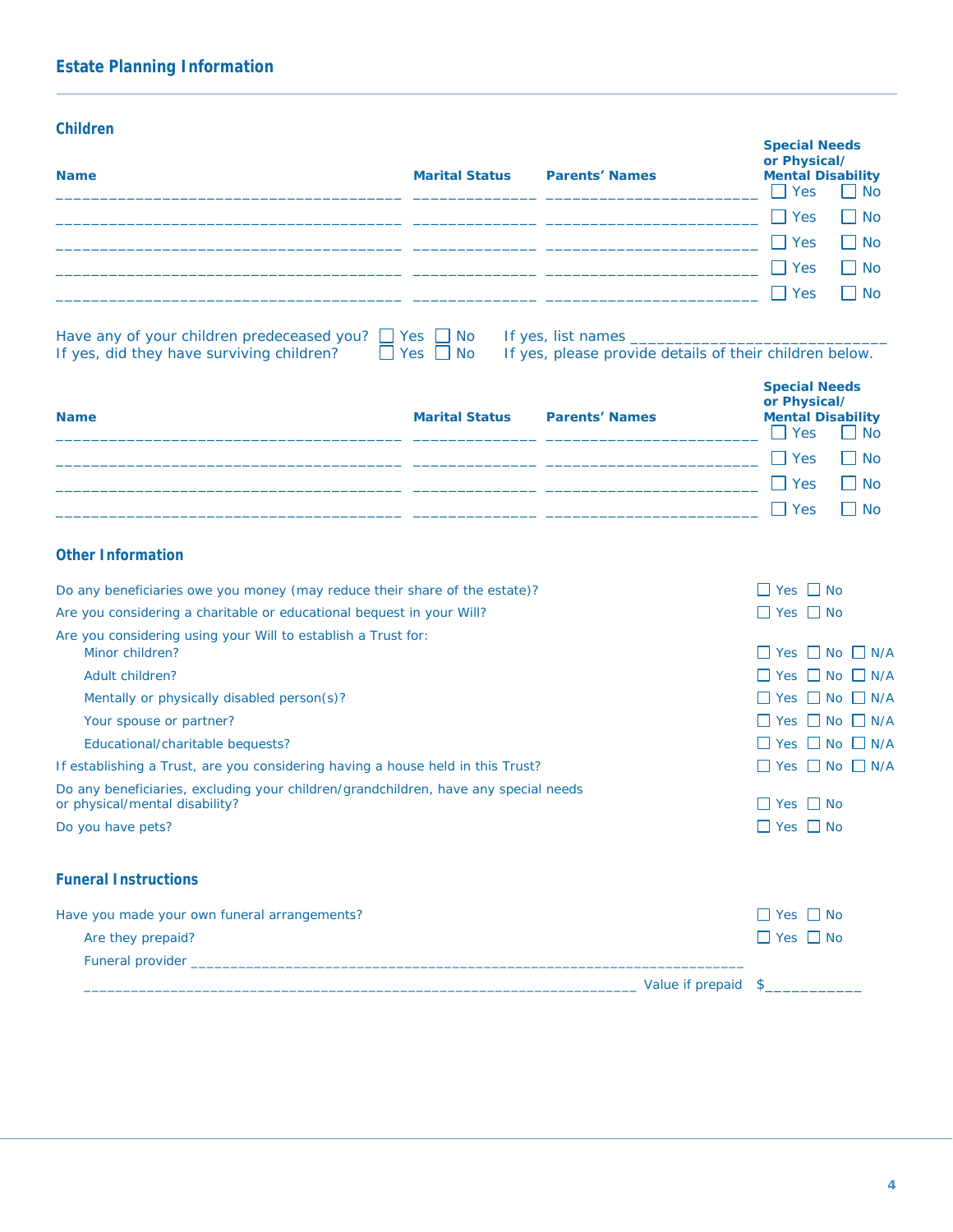#### **Assets and Liabilities**

| <b>Real Estate</b>                                                                                                                                                                                                                     | Civic or Legal Description                                                         |                                                                                                                       |                                   | Registration<br>(Sole, Joint or Tenants-in-Common)                                                                                                                                                                                   |                  | <b>Current Value</b> |                                                                                                                                                                                                                                                                                                                                                     |
|----------------------------------------------------------------------------------------------------------------------------------------------------------------------------------------------------------------------------------------|------------------------------------------------------------------------------------|-----------------------------------------------------------------------------------------------------------------------|-----------------------------------|--------------------------------------------------------------------------------------------------------------------------------------------------------------------------------------------------------------------------------------|------------------|----------------------|-----------------------------------------------------------------------------------------------------------------------------------------------------------------------------------------------------------------------------------------------------------------------------------------------------------------------------------------------------|
| Principal Residence                                                                                                                                                                                                                    |                                                                                    | <u> 1989 - Andrea Andrea Andrea Andrea Andrea Andrea Andrea Andrea Andrea Andrea Andrea Andrea Andrea Andrea Andr</u> |                                   |                                                                                                                                                                                                                                      |                  | $\mathbb S^-$        |                                                                                                                                                                                                                                                                                                                                                     |
| <b>Vacation Property</b>                                                                                                                                                                                                               |                                                                                    | the control of the control of the control of the control of the control of the control of                             |                                   | <u> 1989 - Johann Harry Harry Harry Harry Harry Harry Harry Harry Harry Harry Harry Harry Harry Harry Harry Harry</u>                                                                                                                |                  |                      |                                                                                                                                                                                                                                                                                                                                                     |
| <b>Rental Property</b>                                                                                                                                                                                                                 |                                                                                    | the control of the control of the control of the control of the control of the control of                             |                                   |                                                                                                                                                                                                                                      |                  |                      | $\sim$                                                                                                                                                                                                                                                                                                                                              |
|                                                                                                                                                                                                                                        |                                                                                    | the control of the control of the control of the control of the control of the control of                             |                                   | the control of the control of the control of the control of                                                                                                                                                                          |                  |                      | <b>Contract Contract Contract</b>                                                                                                                                                                                                                                                                                                                   |
|                                                                                                                                                                                                                                        |                                                                                    | the control of the control of the control of the control of the control of the control of                             |                                   | the control of the control of the control of the control of the control of                                                                                                                                                           |                  |                      | $\begin{picture}(20,20) \put(0,0){\line(1,0){100}} \put(15,0){\line(1,0){100}} \put(15,0){\line(1,0){100}} \put(15,0){\line(1,0){100}} \put(15,0){\line(1,0){100}} \put(15,0){\line(1,0){100}} \put(15,0){\line(1,0){100}} \put(15,0){\line(1,0){100}} \put(15,0){\line(1,0){100}} \put(15,0){\line(1,0){100}} \put(15,0){\line(1,0){100}} \$       |
|                                                                                                                                                                                                                                        |                                                                                    |                                                                                                                       |                                   | <u> 1989 - Andrea Santa Alemania, amerikana amerikana amerikana amerikana amerikana amerikana amerikana amerikan</u>                                                                                                                 |                  |                      | $\begin{picture}(20,20) \put(0,0){\line(1,0){100}} \put(15,0){\line(1,0){100}} \put(15,0){\line(1,0){100}} \put(15,0){\line(1,0){100}} \put(15,0){\line(1,0){100}} \put(15,0){\line(1,0){100}} \put(15,0){\line(1,0){100}} \put(15,0){\line(1,0){100}} \put(15,0){\line(1,0){100}} \put(15,0){\line(1,0){100}} \put(15,0){\line(1,0){100}} \$       |
| Agricultural                                                                                                                                                                                                                           | Please provide land descriptions on the Agricultural Information Supplemental Form |                                                                                                                       |                                   |                                                                                                                                                                                                                                      |                  |                      | $\begin{picture}(20,20) \put(0,0){\line(1,0){10}} \put(15,0){\line(1,0){10}} \put(15,0){\line(1,0){10}} \put(15,0){\line(1,0){10}} \put(15,0){\line(1,0){10}} \put(15,0){\line(1,0){10}} \put(15,0){\line(1,0){10}} \put(15,0){\line(1,0){10}} \put(15,0){\line(1,0){10}} \put(15,0){\line(1,0){10}} \put(15,0){\line(1,0){10}} \put(15,0){\line(1$ |
| Out-of-Province                                                                                                                                                                                                                        |                                                                                    |                                                                                                                       |                                   | <u> 1989 - Johann John Stoff, deutscher Stoffen und der Stoffen und der Stoffen und der Stoffen und der Stoffen u</u>                                                                                                                |                  |                      | $\begin{picture}(20,20) \put(0,0){\line(1,0){100}} \put(15,0){\line(1,0){100}} \put(15,0){\line(1,0){100}} \put(15,0){\line(1,0){100}} \put(15,0){\line(1,0){100}} \put(15,0){\line(1,0){100}} \put(15,0){\line(1,0){100}} \put(15,0){\line(1,0){100}} \put(15,0){\line(1,0){100}} \put(15,0){\line(1,0){100}} \put(15,0){\line(1,0){100}} \$       |
| Foreign                                                                                                                                                                                                                                |                                                                                    | <u> 1989 - Johann John Stone, mars et al. (</u>                                                                       |                                   |                                                                                                                                                                                                                                      |                  |                      | $\begin{picture}(20,20) \put(0,0){\line(1,0){100}} \put(15,0){\line(1,0){100}} \put(15,0){\line(1,0){100}} \put(15,0){\line(1,0){100}} \put(15,0){\line(1,0){100}} \put(15,0){\line(1,0){100}} \put(15,0){\line(1,0){100}} \put(15,0){\line(1,0){100}} \put(15,0){\line(1,0){100}} \put(15,0){\line(1,0){100}} \put(15,0){\line(1,0){100}} \$       |
| <b>Undeveloped Bare Land</b>                                                                                                                                                                                                           |                                                                                    |                                                                                                                       |                                   | <u> 1980 - Andrea Santa Alemania, amerikana amerikana amerikana amerikana amerikana amerikana amerikana amerikan</u>                                                                                                                 |                  |                      | $\begin{picture}(20,20) \put(0,0){\line(1,0){100}} \put(15,0){\line(1,0){100}} \put(15,0){\line(1,0){100}} \put(15,0){\line(1,0){100}} \put(15,0){\line(1,0){100}} \put(15,0){\line(1,0){100}} \put(15,0){\line(1,0){100}} \put(15,0){\line(1,0){100}} \put(15,0){\line(1,0){100}} \put(15,0){\line(1,0){100}} \put(15,0){\line(1,0){100}} \$       |
| Mines & Minerals                                                                                                                                                                                                                       |                                                                                    |                                                                                                                       |                                   | <u> 1989 - Johann Harry Harry Harry Harry Harry Harry Harry Harry Harry Harry Harry Harry Harry Harry Harry Harry</u>                                                                                                                |                  |                      | $\begin{picture}(20,20) \put(0,0){\line(1,0){100}} \put(15,0){\line(1,0){100}} \put(15,0){\line(1,0){100}} \put(15,0){\line(1,0){100}} \put(15,0){\line(1,0){100}} \put(15,0){\line(1,0){100}} \put(15,0){\line(1,0){100}} \put(15,0){\line(1,0){100}} \put(15,0){\line(1,0){100}} \put(15,0){\line(1,0){100}} \put(15,0){\line(1,0){100}} \$       |
| Other                                                                                                                                                                                                                                  |                                                                                    | <u> 1989 - Andrea Stadt Britain, amerikansk politik (* 1958)</u>                                                      |                                   | <u> 1989 - Johann John Harry Harry Harry Harry Harry Harry Harry Harry Harry Harry Harry Harry Harry Harry Harry Harry Harry Harry Harry Harry Harry Harry Harry Harry Harry Harry Harry Harry Harry Harry Harry Harry Harry Har</u> |                  |                      | $\begin{picture}(20,20) \put(0,0){\line(1,0){10}} \put(15,0){\line(1,0){10}} \put(15,0){\line(1,0){10}} \put(15,0){\line(1,0){10}} \put(15,0){\line(1,0){10}} \put(15,0){\line(1,0){10}} \put(15,0){\line(1,0){10}} \put(15,0){\line(1,0){10}} \put(15,0){\line(1,0){10}} \put(15,0){\line(1,0){10}} \put(15,0){\line(1,0){10}} \put(15,0){\line(1$ |
| Business Assets (check all that apply)<br>□ Shares □ Shareholder equity □ Licenses<br>Please provide details on the Business Information Supplemental Form<br>Registered Plans (check all that apply)<br>$\square$ RRSP<br>$\Box$ RRIF | $\square$ TFSA                                                                     | $\Box$ Inventory<br>$\square$ RESP                                                                                    | $\Box$ Goodwill<br>$\square$ RDSP | $\Box$ Machinery<br>Total value:                                                                                                                                                                                                     | $\Box$ Equipment |                      | $\Box$ Other                                                                                                                                                                                                                                                                                                                                        |
|                                                                                                                                                                                                                                        |                                                                                    |                                                                                                                       |                                   |                                                                                                                                                                                                                                      |                  |                      |                                                                                                                                                                                                                                                                                                                                                     |
|                                                                                                                                                                                                                                        |                                                                                    |                                                                                                                       |                                   | Total value:                                                                                                                                                                                                                         | \$               |                      |                                                                                                                                                                                                                                                                                                                                                     |
| Pension Plans (check all that apply)                                                                                                                                                                                                   |                                                                                    |                                                                                                                       |                                   |                                                                                                                                                                                                                                      |                  |                      |                                                                                                                                                                                                                                                                                                                                                     |
| Money purchase                                                                                                                                                                                                                         | □ Defined benefit                                                                  |                                                                                                                       | $\Box$ Life annuity               |                                                                                                                                                                                                                                      |                  |                      |                                                                                                                                                                                                                                                                                                                                                     |
|                                                                                                                                                                                                                                        |                                                                                    |                                                                                                                       |                                   |                                                                                                                                                                                                                                      |                  |                      |                                                                                                                                                                                                                                                                                                                                                     |
|                                                                                                                                                                                                                                        |                                                                                    |                                                                                                                       |                                   |                                                                                                                                                                                                                                      |                  |                      |                                                                                                                                                                                                                                                                                                                                                     |
|                                                                                                                                                                                                                                        |                                                                                    |                                                                                                                       |                                   |                                                                                                                                                                                                                                      |                  |                      |                                                                                                                                                                                                                                                                                                                                                     |
| Agreements for Sale (check all that apply)<br>□ Vendor                                                                                                                                                                                 | $\Box$ Purchaser                                                                   |                                                                                                                       |                                   | Current value:                                                                                                                                                                                                                       |                  |                      |                                                                                                                                                                                                                                                                                                                                                     |
|                                                                                                                                                                                                                                        |                                                                                    |                                                                                                                       |                                   |                                                                                                                                                                                                                                      |                  |                      |                                                                                                                                                                                                                                                                                                                                                     |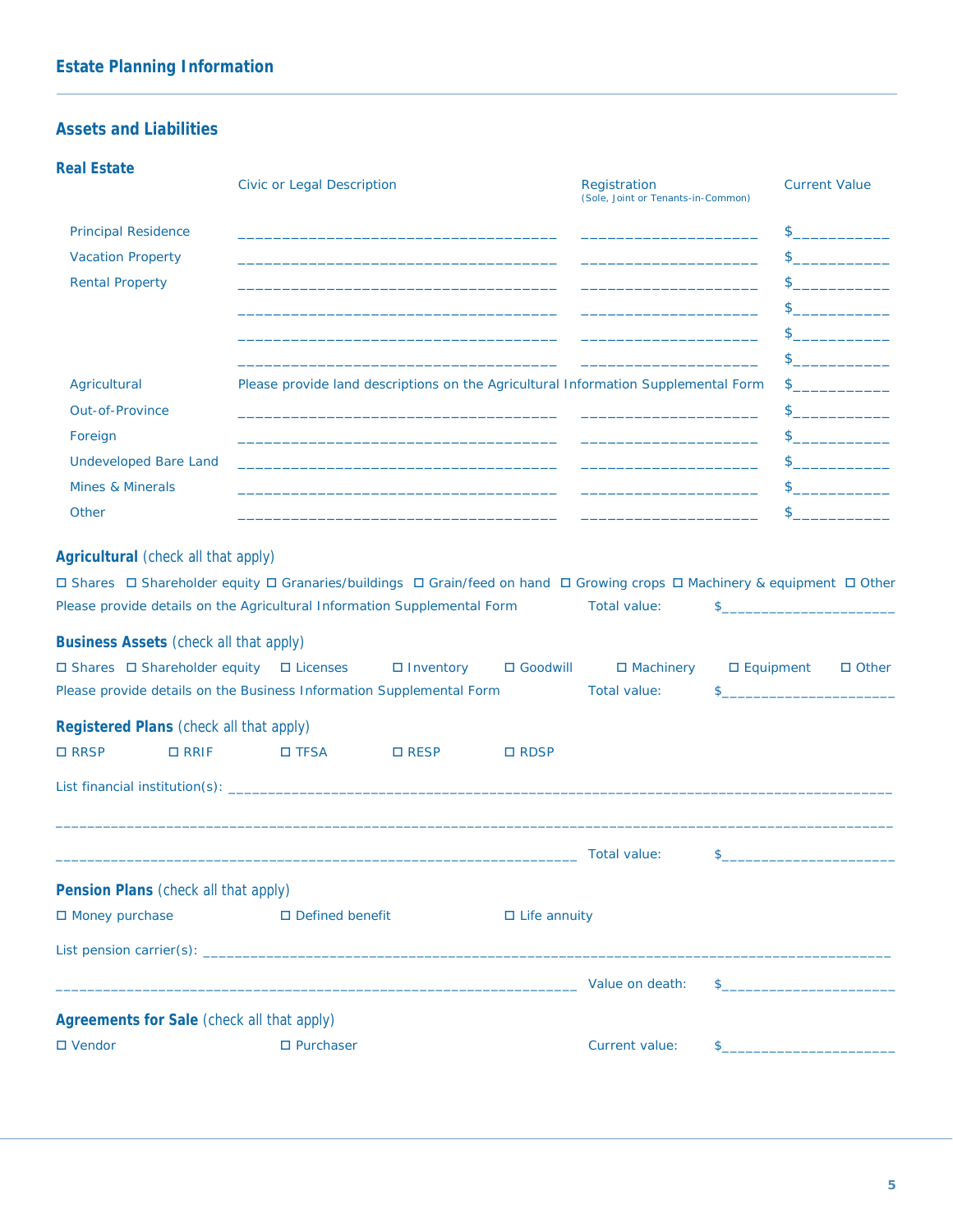|                       | Bank Accounts (check all that apply)                                                                                   |                                       |                                  |                 |                              |               |              |
|-----------------------|------------------------------------------------------------------------------------------------------------------------|---------------------------------------|----------------------------------|-----------------|------------------------------|---------------|--------------|
| $\Box$ Chequing       | □ Savings                                                                                                              | $\Box$ Foreign                        |                                  |                 |                              |               |              |
|                       |                                                                                                                        |                                       |                                  |                 |                              |               |              |
|                       | <u> 1989 - Johann John Stoff, deutscher Stoffen und der Stoffen und der Stoffen und der Stoffen und der Stoffen un</u> |                                       |                                  |                 | Total value:                 |               |              |
|                       | Investments (check all that apply)                                                                                     |                                       |                                  |                 |                              |               |              |
| $\Box$ GIC            | $\Box$ Term deposit $\Box$ Mutual funds $\Box$ Bonds                                                                   |                                       |                                  | $\Box$ Equities | □ Segregated funds □ Foreign |               | $\Box$ Other |
|                       |                                                                                                                        |                                       |                                  |                 |                              |               |              |
|                       |                                                                                                                        |                                       |                                  |                 |                              | $\frac{1}{2}$ |              |
|                       | Insurance (check all that apply)                                                                                       |                                       |                                  |                 |                              |               |              |
| $\Box$ Whole life     |                                                                                                                        | □ Term life □ Mortgage life insurance |                                  |                 |                              |               |              |
|                       |                                                                                                                        |                                       |                                  |                 |                              |               |              |
|                       |                                                                                                                        |                                       |                                  |                 |                              | $\frac{1}{2}$ |              |
|                       | Vehicles (check all that apply)                                                                                        |                                       |                                  |                 |                              |               |              |
| $\Box$ Car            | $\Box$ Truck                                                                                                           | $\square$ SUV                         | $\Box$ Recreational $\Box$ Other |                 | Total value:                 | $\sim$        |              |
|                       | Collectibles (check all that apply)                                                                                    |                                       |                                  |                 |                              |               |              |
| $\Box$ Art            | $\Box$ Antiques                                                                                                        | $\Box$ Coins                          | □ Stamps                         | $\Box$ Other    | Total value:                 |               |              |
|                       |                                                                                                                        |                                       |                                  |                 |                              |               |              |
| Co-operative Equities |                                                                                                                        |                                       |                                  |                 | Total value:                 |               |              |
|                       |                                                                                                                        |                                       |                                  |                 |                              |               |              |
|                       | Household Goods & Personal Effects (check all that apply)                                                              |                                       |                                  |                 |                              |               |              |
| $\Box$ Furniture      | $\Box$ Appliances                                                                                                      | □ Personal items □ Other              |                                  |                 | Total value:                 |               |              |
|                       |                                                                                                                        |                                       |                                  |                 | <b>TOTAL ASSETS:</b>         |               |              |
|                       | Liabilities (check all that apply)                                                                                     |                                       |                                  |                 |                              |               |              |
| $\Box$ Mortgage       | $\Box$ Credit cards $\Box$ Loans                                                                                       |                                       | $\Box$ Lines of credit           |                 | □ Agreement for sale         | $\Box$ Other  |              |
|                       |                                                                                                                        |                                       |                                  |                 |                              |               |              |
|                       |                                                                                                                        |                                       |                                  |                 | TOTAL LIABILITIES: \$        |               |              |
|                       |                                                                                                                        |                                       |                                  |                 | TOTAL NET WORTH: \$          |               |              |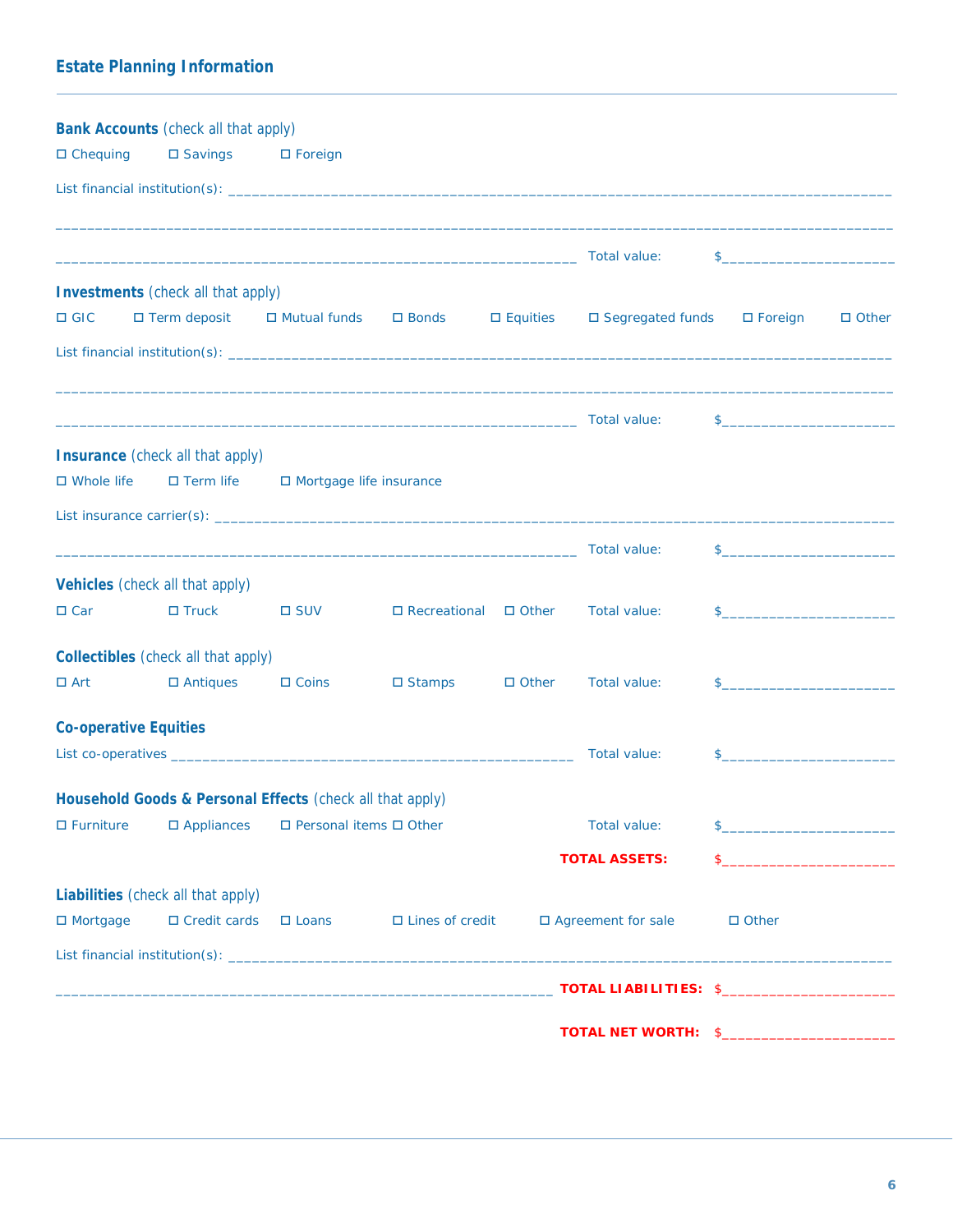### **Additional Information**

| $\Box$ Will<br>$\Box$ Power of attorney<br>$\Box$ Health care directive <sup>*</sup><br>$\Box$ Marriage/cohabitation agreement                                                |                                    |
|-------------------------------------------------------------------------------------------------------------------------------------------------------------------------------|------------------------------------|
|                                                                                                                                                                               |                                    |
| * Also referred to as personal directive, advance health care directive, representation agreement                                                                             |                                    |
| Is the Will in contemplation of marriage or cohabitation?                                                                                                                     | $\Box$ Yes $\Box$ No               |
| Do you and your spouse/partner have a marriage/cohabitation contract?                                                                                                         | $\Box$ Yes $\Box$ No               |
| Do you plan to exclude a legal spouse, partner or child from the distribution of your estate?                                                                                 | $\Box$ Yes $\Box$ No               |
| Are there reproductive materials to be dealt with?                                                                                                                            | $\Box$ Yes $\Box$ No               |
| Do you wish to include the disposition of your digital assets?                                                                                                                | $\Box$ Yes $\Box$ No               |
| Do you plan to include 'in-laws' in the distribution of your estate if the primary beneficiary<br>predeceases (e.g. your daughter's husband or your spouse's nieces/nephews)? | $\Box$ Yes $\Box$ No               |
| Do you have obligations resulting from a previous relationship (spouse or child<br>maintenance)? If yes, include details in Additional Comments section.                      | $\Box$ Yes $\Box$ No               |
| <b>Household Goods and Personal Effects</b>                                                                                                                                   |                                    |
| Do you have a letter of intent?<br>Do you have a legal memorandum?                                                                                                            | $\Box$ Yes $\Box$ No<br>I Yes I No |
| Are you a United States resident and/or citizen?                                                                                                                              | $\Box$ Yes $\Box$ No               |
| <b>Title to Real Property</b>                                                                                                                                                 |                                    |
| Have you researched the title to all real estate you currently own to confirm registration?                                                                                   | $\Box$ Yes $\Box$ No               |
| Are there any impending changes to the registration of title of any real estate you own?                                                                                      | $\Box$ Yes $\Box$ No               |
|                                                                                                                                                                               |                                    |
| <b>Executor and Trustee</b>                                                                                                                                                   |                                    |
| Primary:                                                                                                                                                                      |                                    |
|                                                                                                                                                                               |                                    |
| Alternate:                                                                                                                                                                    |                                    |
|                                                                                                                                                                               |                                    |
|                                                                                                                                                                               |                                    |
| Attorney under Power of Attorney                                                                                                                                              |                                    |
| Primary:                                                                                                                                                                      |                                    |
|                                                                                                                                                                               |                                    |
| Alternate:                                                                                                                                                                    |                                    |
|                                                                                                                                                                               |                                    |
| Guardian for Minor Children                                                                                                                                                   |                                    |
| Primary:                                                                                                                                                                      |                                    |
|                                                                                                                                                                               |                                    |
|                                                                                                                                                                               |                                    |
| Alternate:                                                                                                                                                                    |                                    |